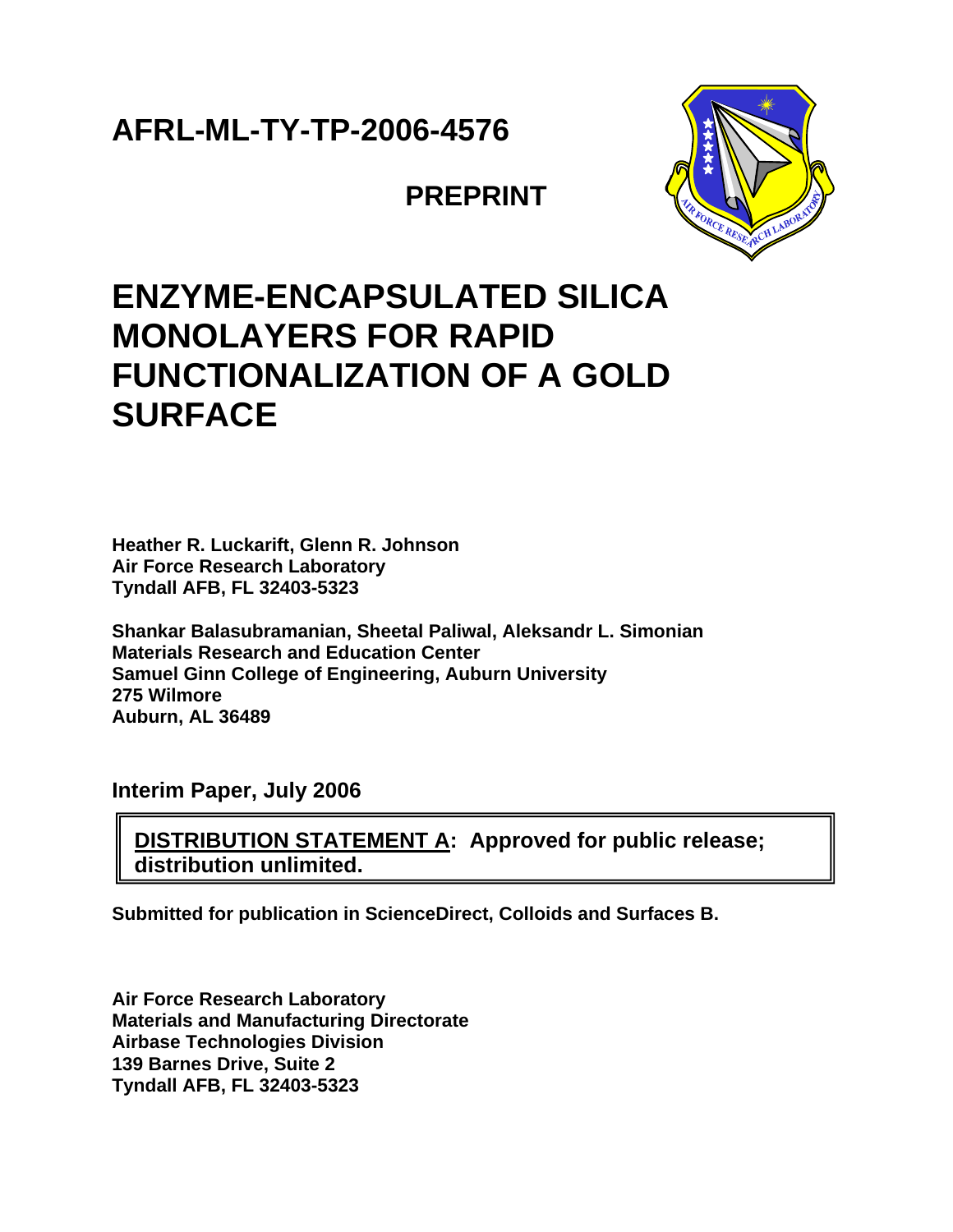### **NOTICE AND SIGNATURE PAGE**

Using Government drawings, specifications, or other data included in this document for any purpose other than Government procurement does not in any way obligate the U.S. Government. The fact that the Government formulated or supplied the drawings, specifications, or other data does not license the holder or any other person or corporation; or convey any rights or permission to manufacture, use, or sell any patented invention that may relate to them.

This report was cleared for public release by the Air Force Research Laboratory Airbase Technologies Division Public Affairs Office and is available to the general public, including foreign nationals. Copies may be obtained from the Defense Technical Information Center (DTIC) (http://www.dtic.mil).

REPORT NUMBER AFRL-ML-TY-TP-2006-4576 HAS BEEN REVIEWED AND IS APPROVED FOR PUBLICATION IN ACCORDANCE WITH THE ASSIGNED DISTRIBUTION STATEMENT.

Article submitted for publication in ScienceDirect's Colloids and Surfaces B.

\_\_\_\_\_\_\_\_/signed/\_\_\_\_\_\_\_\_\_\_\_\_\_\_\_\_\_\_\_ \_\_\_\_\_\_\_\_/signed/\_\_\_\_\_\_\_\_\_\_\_\_\_\_\_\_\_\_\_ GLENN A. JOHNSON SANDRA R. MEEKER Work Unit Manager **Chief** Chief, Airbase Sciences Branch

/signed/ WENDELL D. BANKS Chief, Airbase Technologies Division

This report is published in the interest of scientific and technical information exchange, and its publication does not constitute the Government's approval or disapproval of its ideas or findings.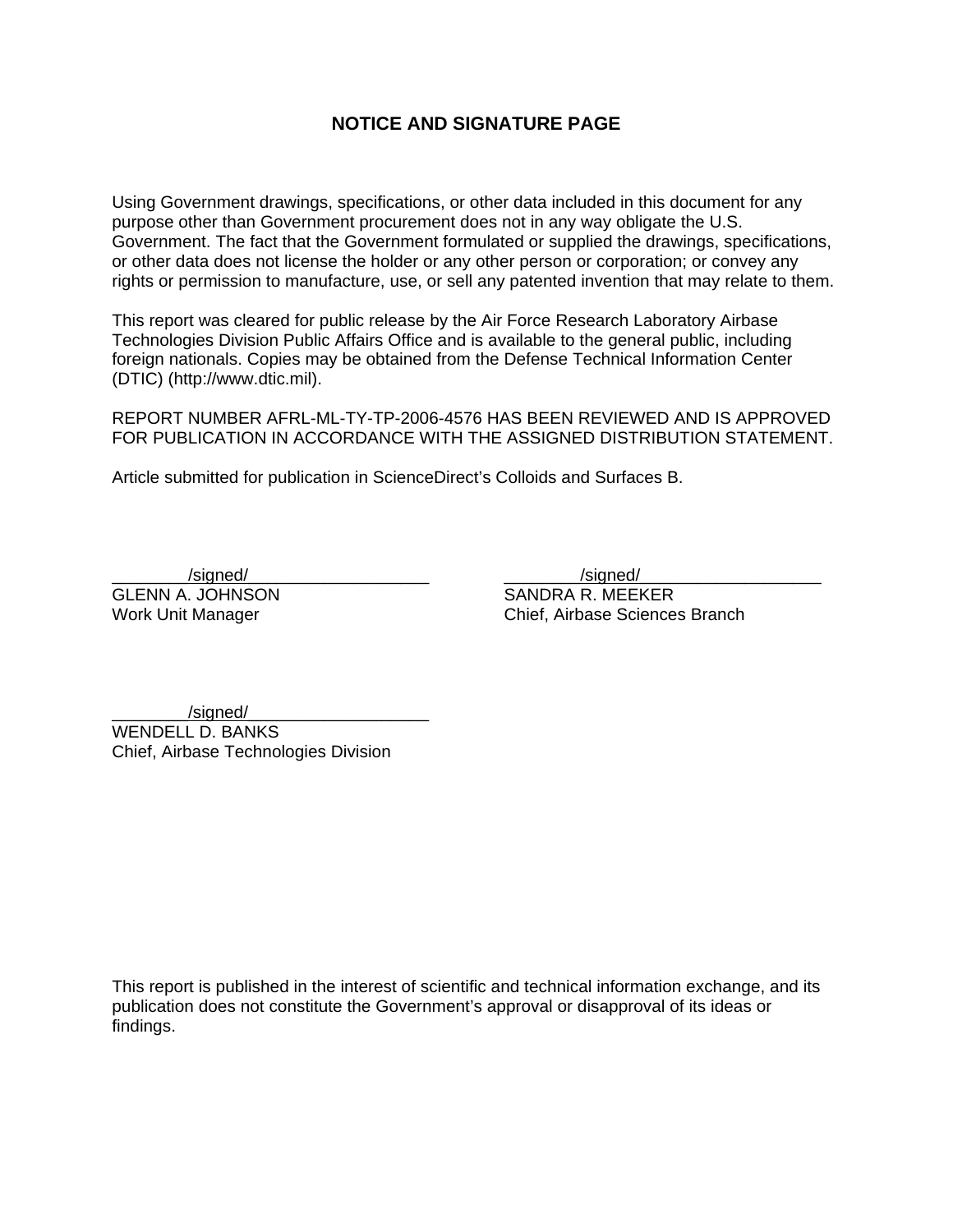| <b>REPORT DOCUMENTATION PAGE</b>                                                                                                                                                                                                                                                                                                                                                                                                                                                                                                                                                                                                                                                                                                                                                                                                                                                                                                                                                                                                                                                                                                                                                                                                                                                                                                                                                                                                   | Form Approved<br>OMB No. 0704-0188                                          |    |                         |                                                                   |  |  |
|------------------------------------------------------------------------------------------------------------------------------------------------------------------------------------------------------------------------------------------------------------------------------------------------------------------------------------------------------------------------------------------------------------------------------------------------------------------------------------------------------------------------------------------------------------------------------------------------------------------------------------------------------------------------------------------------------------------------------------------------------------------------------------------------------------------------------------------------------------------------------------------------------------------------------------------------------------------------------------------------------------------------------------------------------------------------------------------------------------------------------------------------------------------------------------------------------------------------------------------------------------------------------------------------------------------------------------------------------------------------------------------------------------------------------------|-----------------------------------------------------------------------------|----|-------------------------|-------------------------------------------------------------------|--|--|
| The public reporting burden for this collection of information is estimated to average 1 hour per response, including the time for reviewing instructions, searching existing data sources, gathering and maintaining the data<br>PLEASE DO NOT RETURN YOUR FORM TO THE ABOVE ADDRESS.                                                                                                                                                                                                                                                                                                                                                                                                                                                                                                                                                                                                                                                                                                                                                                                                                                                                                                                                                                                                                                                                                                                                             |                                                                             |    |                         |                                                                   |  |  |
| 1. REPORT DATE (DD-MM-YYYY)<br>25-07-2006                                                                                                                                                                                                                                                                                                                                                                                                                                                                                                                                                                                                                                                                                                                                                                                                                                                                                                                                                                                                                                                                                                                                                                                                                                                                                                                                                                                          | 2. REPORT TYPE<br><b>Journal Article PREPRINT</b>                           |    |                         | 3. DATES COVERED (From - To)<br>$01 - 12 - 2005 - 30 - 06 - 2006$ |  |  |
| <b>4. TITLE AND SUBTITLE</b>                                                                                                                                                                                                                                                                                                                                                                                                                                                                                                                                                                                                                                                                                                                                                                                                                                                                                                                                                                                                                                                                                                                                                                                                                                                                                                                                                                                                       |                                                                             |    |                         | <b>5a. CONTRACT NUMBER</b>                                        |  |  |
|                                                                                                                                                                                                                                                                                                                                                                                                                                                                                                                                                                                                                                                                                                                                                                                                                                                                                                                                                                                                                                                                                                                                                                                                                                                                                                                                                                                                                                    | Enzyme-encapsulated Silica Monolayers for Rapid Functionalization of a      |    | F08637-03-C-6006        |                                                                   |  |  |
| <b>Gold Surface</b>                                                                                                                                                                                                                                                                                                                                                                                                                                                                                                                                                                                                                                                                                                                                                                                                                                                                                                                                                                                                                                                                                                                                                                                                                                                                                                                                                                                                                |                                                                             |    | <b>5b. GRANT NUMBER</b> |                                                                   |  |  |
|                                                                                                                                                                                                                                                                                                                                                                                                                                                                                                                                                                                                                                                                                                                                                                                                                                                                                                                                                                                                                                                                                                                                                                                                                                                                                                                                                                                                                                    |                                                                             |    |                         |                                                                   |  |  |
|                                                                                                                                                                                                                                                                                                                                                                                                                                                                                                                                                                                                                                                                                                                                                                                                                                                                                                                                                                                                                                                                                                                                                                                                                                                                                                                                                                                                                                    |                                                                             |    |                         | <b>5c. PROGRAM ELEMENT NUMBER</b>                                 |  |  |
|                                                                                                                                                                                                                                                                                                                                                                                                                                                                                                                                                                                                                                                                                                                                                                                                                                                                                                                                                                                                                                                                                                                                                                                                                                                                                                                                                                                                                                    |                                                                             |    |                         | 62102F                                                            |  |  |
| 6. AUTHOR(S)                                                                                                                                                                                                                                                                                                                                                                                                                                                                                                                                                                                                                                                                                                                                                                                                                                                                                                                                                                                                                                                                                                                                                                                                                                                                                                                                                                                                                       |                                                                             |    |                         | 5d. PROJECT NUMBER                                                |  |  |
|                                                                                                                                                                                                                                                                                                                                                                                                                                                                                                                                                                                                                                                                                                                                                                                                                                                                                                                                                                                                                                                                                                                                                                                                                                                                                                                                                                                                                                    | Luckarift, Heather R.; Balasubramanian, Shankar; Paliwal, Sheetal; Johnson, |    |                         | 4915                                                              |  |  |
| Glenn R.; Simonian, Aleksandr L.                                                                                                                                                                                                                                                                                                                                                                                                                                                                                                                                                                                                                                                                                                                                                                                                                                                                                                                                                                                                                                                                                                                                                                                                                                                                                                                                                                                                   |                                                                             |    |                         | <b>5e. TASK NUMBER</b>                                            |  |  |
|                                                                                                                                                                                                                                                                                                                                                                                                                                                                                                                                                                                                                                                                                                                                                                                                                                                                                                                                                                                                                                                                                                                                                                                                                                                                                                                                                                                                                                    |                                                                             |    |                         | L2                                                                |  |  |
|                                                                                                                                                                                                                                                                                                                                                                                                                                                                                                                                                                                                                                                                                                                                                                                                                                                                                                                                                                                                                                                                                                                                                                                                                                                                                                                                                                                                                                    |                                                                             |    |                         | <b>5f. WORK UNIT NUMBER</b>                                       |  |  |
|                                                                                                                                                                                                                                                                                                                                                                                                                                                                                                                                                                                                                                                                                                                                                                                                                                                                                                                                                                                                                                                                                                                                                                                                                                                                                                                                                                                                                                    |                                                                             |    |                         |                                                                   |  |  |
|                                                                                                                                                                                                                                                                                                                                                                                                                                                                                                                                                                                                                                                                                                                                                                                                                                                                                                                                                                                                                                                                                                                                                                                                                                                                                                                                                                                                                                    |                                                                             |    |                         | Q140LA62                                                          |  |  |
| 7. PERFORMING ORGANIZATION NAME(S) AND ADDRESS(ES)                                                                                                                                                                                                                                                                                                                                                                                                                                                                                                                                                                                                                                                                                                                                                                                                                                                                                                                                                                                                                                                                                                                                                                                                                                                                                                                                                                                 |                                                                             |    |                         | 8. PERFORMING ORGANIZATION<br><b>REPORT NUMBER</b>                |  |  |
| Air Force Research Laboratory<br>Materials and Manufacturing Directorate                                                                                                                                                                                                                                                                                                                                                                                                                                                                                                                                                                                                                                                                                                                                                                                                                                                                                                                                                                                                                                                                                                                                                                                                                                                                                                                                                           |                                                                             |    |                         |                                                                   |  |  |
| 139 Barnes Drive, Suite 2                                                                                                                                                                                                                                                                                                                                                                                                                                                                                                                                                                                                                                                                                                                                                                                                                                                                                                                                                                                                                                                                                                                                                                                                                                                                                                                                                                                                          |                                                                             |    |                         |                                                                   |  |  |
| Tyndall AFB, FL 32403-5323                                                                                                                                                                                                                                                                                                                                                                                                                                                                                                                                                                                                                                                                                                                                                                                                                                                                                                                                                                                                                                                                                                                                                                                                                                                                                                                                                                                                         |                                                                             |    |                         |                                                                   |  |  |
| 9. SPONSORING/MONITORING AGENCY NAME(S) AND ADDRESS(ES)                                                                                                                                                                                                                                                                                                                                                                                                                                                                                                                                                                                                                                                                                                                                                                                                                                                                                                                                                                                                                                                                                                                                                                                                                                                                                                                                                                            |                                                                             |    |                         | 10. SPONSOR/MONITOR'S ACRONYM(S)                                  |  |  |
| Air Force Research Laboratory<br>Materials and Manufacturing Directorate                                                                                                                                                                                                                                                                                                                                                                                                                                                                                                                                                                                                                                                                                                                                                                                                                                                                                                                                                                                                                                                                                                                                                                                                                                                                                                                                                           |                                                                             |    |                         | AFRL/MLQL                                                         |  |  |
| 139 Barnes Drive, Suite 2<br>Tyndall AFB, FL 32403-5323                                                                                                                                                                                                                                                                                                                                                                                                                                                                                                                                                                                                                                                                                                                                                                                                                                                                                                                                                                                                                                                                                                                                                                                                                                                                                                                                                                            |                                                                             |    |                         | <b>11. SPONSOR/MONITOR'S REPORT</b><br><b>NUMBER(S)</b>           |  |  |
|                                                                                                                                                                                                                                                                                                                                                                                                                                                                                                                                                                                                                                                                                                                                                                                                                                                                                                                                                                                                                                                                                                                                                                                                                                                                                                                                                                                                                                    |                                                                             |    |                         | AFRL-ML-TY-TP-2006-4576                                           |  |  |
| 12. DISTRIBUTION/AVAILABILITY STATEMENT<br>Distribution Statement A: Approved for public release; distribution unlimited.                                                                                                                                                                                                                                                                                                                                                                                                                                                                                                                                                                                                                                                                                                                                                                                                                                                                                                                                                                                                                                                                                                                                                                                                                                                                                                          |                                                                             |    |                         |                                                                   |  |  |
| <b>13. SUPPLEMENTARY NOTES</b><br>Ref AFRL/MLQ Public Affairs Case #06-096. Submitted for publication in Science Direct's Colloids and Surfaces. Document<br>contains color images.                                                                                                                                                                                                                                                                                                                                                                                                                                                                                                                                                                                                                                                                                                                                                                                                                                                                                                                                                                                                                                                                                                                                                                                                                                                |                                                                             |    |                         |                                                                   |  |  |
| 14. ABSTRACT<br>We report a simple and rapid method for the deposition of amorphous silica onto a gold surface. The method is based on the ability of lysozyme to<br>mediate the formation of silica nanoparticles. A monolayer of lysozyme is deposited via non-specific binding to gold. The lysozyme then mediates<br>the self-assembled formation of a silica monolayer. The silica formation described herein occurs on a surface plasmon resonance (SPR) gold<br>surface and is characterized by SPR spectroscopy. The silica layer significantly increases the surface area compared to the gold substrate and is<br>directly compatible with a detection system. The maximum surface concentration of lysozyme was found to be a monolayer of 2.6 ng/nm <sup>2</sup> which<br>allowed the deposition of a silica layer of a further 2 ng/mm <sup>2</sup> . For additional surface functionalization, the silica was also demonstrated to be a<br>suitable matrix for immobilization of biomolecules. The encapsulation of organophosphate hydrolase (OPH) was demonstrated as a model system.<br>The silica forms at ambient conditions in a reaction that allows the encapsulation of enzymes directly during silica formation. OPH was<br>successfully encapsulated within the silica particl3es and a detection limit for the substrate, paraoxon, using the surface-encapsulated enzyme was<br>found to be 20 $\mu$ M. |                                                                             |    |                         |                                                                   |  |  |
| <b>15. SUBJECT TERMS</b>                                                                                                                                                                                                                                                                                                                                                                                                                                                                                                                                                                                                                                                                                                                                                                                                                                                                                                                                                                                                                                                                                                                                                                                                                                                                                                                                                                                                           |                                                                             |    |                         |                                                                   |  |  |
| surface plasmon resonance; silica; organophosphate hydrolase; enzyme immobilization; paraoxon                                                                                                                                                                                                                                                                                                                                                                                                                                                                                                                                                                                                                                                                                                                                                                                                                                                                                                                                                                                                                                                                                                                                                                                                                                                                                                                                      |                                                                             |    |                         |                                                                   |  |  |
| <b>17. LIMITATION OF</b><br>18. NUMBER 19a. NAME OF RESPONSIBLE PERSON<br>16. SECURITY CLASSIFICATION OF:                                                                                                                                                                                                                                                                                                                                                                                                                                                                                                                                                                                                                                                                                                                                                                                                                                                                                                                                                                                                                                                                                                                                                                                                                                                                                                                          |                                                                             |    |                         |                                                                   |  |  |
| a. REPORT $\vert$ b. ABSTRACT $\vert$ c. THIS PAGE                                                                                                                                                                                                                                                                                                                                                                                                                                                                                                                                                                                                                                                                                                                                                                                                                                                                                                                                                                                                                                                                                                                                                                                                                                                                                                                                                                                 | <b>ABSTRACT</b>                                                             | ΟF | Glenn Johnson           |                                                                   |  |  |

| a. REPORT | . ט. טבטטוווו טבאסטוווטאווטון טו<br>b. | . ABSTRACT   c. THIS PAGE | .<br><b>ABSTRACT</b><br><b>OF</b><br><b>PAGES</b> |   | TJG. NAME OF REGI ONOIDEE I ERGON<br>Glenn Johnson   |  |
|-----------|----------------------------------------|---------------------------|---------------------------------------------------|---|------------------------------------------------------|--|
|           |                                        |                           | UU                                                | - | <b>TELEPHONE NUMBER</b> (Include area code)<br>'19b. |  |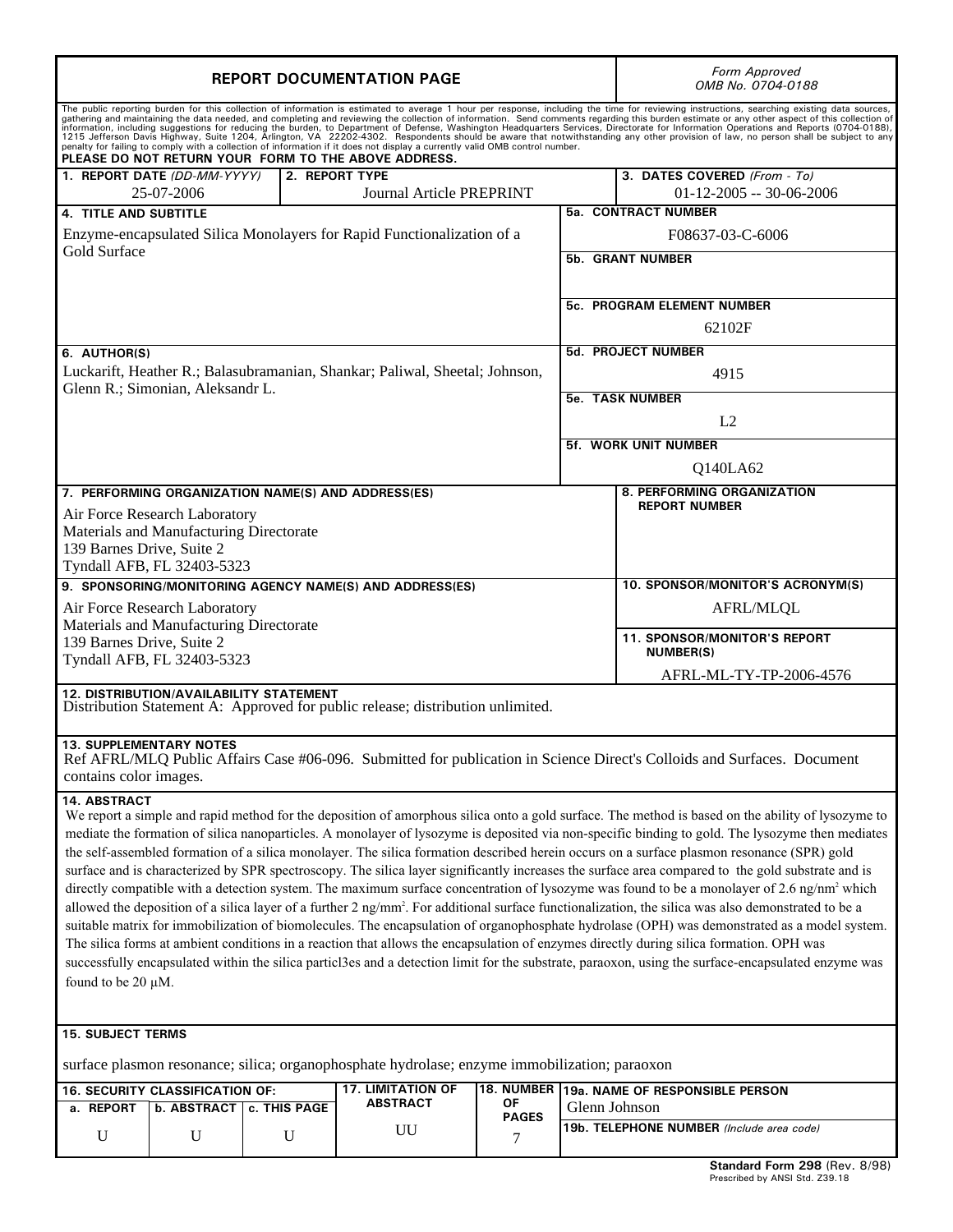

Available online at www.sciencedirect.com





Colloids and Surfaces B: Biointerfaces xxx (2006) xxx–xxx

www.elsevier.com/locate/colsurfb

## Enzyme-encapsulated silica monolayers for rapid functionalization of a gold surface

Heather R. Luckarift<sup>a</sup>, Shankar Balasubramanian<sup>b</sup>, Sheetal Paliwal<sup>b</sup>, Glenn R. Johnson<sup>a</sup>, Aleksandr L. Simonian<sup>b,∗</sup>

<sup>a</sup> <sup>7</sup> *Air Force Research Laboratory, 139 Barnes Drive, Suite # 2, Tyndall AFB, FL 32403, United States*

<sup>8</sup> <sup>b</sup> *Materials Research and Education Center, Samuel Ginn College of Engineering, Auburn University, 275 Wilmore, Auburn, AL 36489, United States*

Received 25 July 2006; accepted 3 August 2006

#### <sup>10</sup> **Abstract**

3

4

5 6

9

Contained Balasubrannian b,<br>
Gelemn R. Johnson a, Aleksandr L. Simoni<br>  $^{4}$  Air Fore Research Laboratory, 139 Barnes Drive, Saize  $t^2$ , The Mail AFR, Here  $^{4}$ , Air Fore Research Laboratory, 139 Barnes Drive, Saize  $t^$ We report a simple and rapid method for the deposition of amorphous silica onto a gold surface. The method is based on the ability of lysozyme to mediate the formation of silica nanoparticles. A monolayer of lysozyme is deposited via non-specific binding to gold. The lysozyme then mediates the self-assembled formation of a silica monolayer. The silica formation described herein occurs on a surface plasmon resonance (SPR) gold surface and is characterized by SPR spectroscopy. The silica layer significantly increases the surface area compared to the gold substrate and is directly compatible with a detection system. The maximum surface concentration of lysozyme was found to be a monolayer of 2.6 ng/mm<sup>2</sup> which allowed the deposition of a silica layer of a further 2 ng/mm2. For additional surface functionalization, the silica was also demonstrated to be a suitable matrix for immobilization of biomolecules. The encapsulation of organophosphate hydrolase (OPH) was demonstrated as a model system. The silica forms at ambient conditions in a reaction that allows the encapsulation of enzymes directly during silica formation. OPH was successfully encapsulated within the silica particles and a detection limit for the substrate, paraoxon, using the surface-encapsulated enzyme was found to be  $20 \mu M$ . 11 12 13 14 15 16 17 18 19

<sup>20</sup> © 2006 Elsevier B.V. All rights reserved.

<sup>21</sup> *Keywords:* Surface plasmon resonance; Silica; Organophosphate hydrolase; Enzyme immobilization; Paraoxon

22

### <sup>23</sup> **1. Introduction**

 Immobilization of enzymes on solid substrates, such as sil- icon [1,2], polymers [3] and glass [4] is of great interest for a variety of applications including biocatalysis, biosensors and formation of protein arrays for biological screening. Often, the platform is merely an inactive support for the biomolecule. Recent interest however, has advanced to attaching biomolecules directly to a transducer surface to allow *in situ* and real-time 31 detection of enzymatic activity [5,6].

 Surface plasmon resonance (SPR) is a versatile analytical method for real-time monitoring of interactions at a solid/liquid transducer surface. SPR uses the principle of total internal reflectance occurring at the interface between materials with differing refractive indices. An evanescent wave penetrates the interface (modified with a thin layer of gold) and couples with

<sup>2</sup> doi:10.1016/j.colsurfb.2006.08.013

surface plasmons (oscillating free electrons). The interaction causes a change in reflectivity and a concurrent change in reso- <sup>39</sup> nance angle, which correlates to the refractive index (RI) of the  $40$ adjacent medium. The RI is therefore directly related to changes  $41$ in surface concentration of interacting ligands. The change in  $RI$   $42$ is continuously monitored to produce a sensorgram of refractive  $43$ index unit (RIU) as a function of time  $[7-9]$ . SPR has proven to be  $44$ particularly useful for the analysis of biological systems and can <sup>45</sup> be used for example, to determine kinetic parameters and reac- <sup>46</sup> tion characteristics [9,10]. SPR has been recently used to study  $47$ enzymatic reactions on various surfaces and microarrays. Kim et  $48$ al. [11] for example, performed enzymatic reactions on surface  $\frac{49}{49}$ bound substrates and measured adsorbed enzyme concentrations 50 and substrate cleavage rates by the use of combined SPR and  $51$ surface-plasmon enhanced fluorescence techniques. SPR has 52 also been demonstrated as a method for determining the kinetics  $\frac{1}{53}$ of surface enzyme reaction based on Langmuir adsorption and <sup>54</sup> Michaelis–Menten kinetics [12,13]. SPR is adaptable to a wide  $\frac{55}{55}$ range of biomolecular reactions as labelling of ligands or recep-  $\frac{56}{6}$ tor molecules are not required. The use of SPR for biological 57

<sup>∗</sup> Corresponding author. Tel.: +1 334 844 4485; fax: +1 334 844 3400. *E-mail address:* simonal@eng.auburn.edu (A.L. Simonian).

 $0927-7765/\$$  – see front matter © 2006 Elsevier B.V. All rights reserved.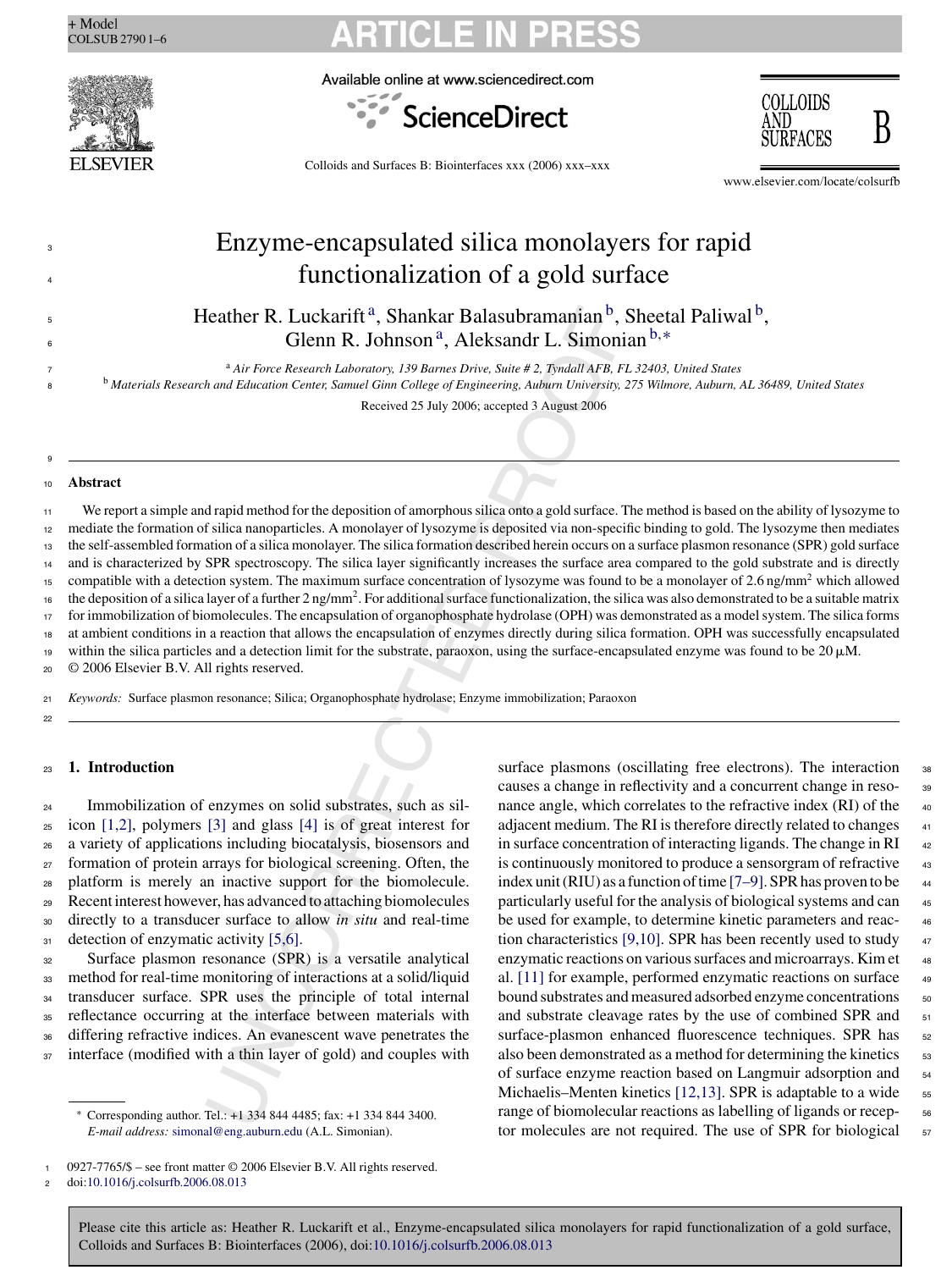# **ARTICLE IN PRESS**

2 *H.R. Luckarift et al. / Colloids and Surfaces B: Biointerfaces xxx (2006) xxx–xxx*

<sup>2</sup> and statistic and statistic statistic statistic and the communitor and statistic for immobilization of other using SPREETA<sup>TM</sup> set<br>information and statistic composition of other using SPREETA<sup>TM</sup> set<br>iding a high surf systems however, generally requires the development of specific methods to attach biomolecules on the sensor surface and ori- ent the molecules for optimal biological activity. Maintaining an <sup>61</sup> interaction between biomolecules and the SPR waveguide sur- face generally requires covalent modification, which can change biological function and lower the catalytic activity as the orientation of the enzyme active site is hindered by attachment [14]. Recent studies have shown that silica formation can be cat- alyzed by simple peptides or proteins, such as lysozyme, in a silicification reaction analogous to the formation of silica in biological systems [15–18]. The lysozyme-precipitated sil- ica nanoparticles proved suitable for immobilization of other enzymes. The silicification reaction yields a network of fused silica nanospheres, providing a high surface area for encapsula- tion and permitting high enzyme loading capacities [19]. We now report herein, a versatile method for immobilization of biomolecules directly onto a SPR transducer surface by encapsu- lating biomolecules within a lysozyme-mediated self-assembled layer of silica particles. The immobilization of lysozyme is based on non-specific physical adsorption of the protein to the gold SPR surface through a combination of electrostatic and surface interactions [20]. Non-specific binding will therefore result in the formation of a film of lysozyme upon the gold surface, which 81 is then available to participate in the silicification reaction and 82 direct the assembly of a layer of silica at the surface. Physical adsorption generally causes little conformational change of the enzyme and no reagents or pretreatment and activation of the surface is required. A disadvantage is enzyme leaching during continuous use, as the binding is primarily due to weak hydrogen bonding and Van der Waals forces [21]. Previous literature reports however, indicate that lysozyme retains its tertiary struc- ture when adsorbed to a hydrophilic interface, no significant denaturation occurs, and in addition, the binding is irreversible <sup>91</sup> [22].

 The fabrication of SPR chips, consisting of gold films coated with thin silicon dioxide layers has been recently reported [23]. The method however, involves vapor-deposited silica layers that showed a lack of stability in aqueous buffer solutions and is unsuitable for enzyme immobilization. A sol–gel technique has been successfully applied to generate stable gold/silica inter- faces, which allowed further functionalization but preparation required multi-step attachment using biotin and streptavidin binding chemistries [24]. The lysozyme-mediated silica for- mation described herein provides a method for coating a gold surface with a thin layer of silica particles, greatly increasing the surface area of the transducer. In addition, the silica pro- vides a matrix for the encapsulation of additional biomolecules, significantly enhancing the functionality of the resulting silica layers by directing the attachment of immobilized biomolecules directly at the gold surface.

#### <sup>108</sup> **2. Experimental**

### <sup>109</sup> *2.1. Enzymes and reagents*

110 Potassium phosphate buffer  $(0.1N$  NaOH,  $0.1 M$  KH<sub>2</sub>PO<sub>4</sub>, <sup>111</sup> pH 8) was used throughout unless otherwise stated. Paraoxon was obtained from ChemService, West Chester, PA, All other 112 reagents and chemicals were of analytical grade and obtained 113 from Sigma–Aldrich (St. Louis, MO). Silicic acid was pre- <sup>114</sup> pared as described previously [19]. Organophosphorus hydro- <sup>115</sup> lase (OPH) was generously provided by James Wild and his 116 research group (Texas A&M University). The enzyme purifica-<br>117 tion method has been described previously [25].

#### 2.2. Formation of silica nanoparticles on the gold surface 119

The formation of silica particles was characterized by SPR 120 using SPREETA<sup>TM</sup> sensors (Texas Instruments) with two analysis channels. A gold surfaced SPR sensor module, and its 122 supporting hardware and software (SPREETA, Texas Instru- 123 ments) were coupled to a continuous-flow cell to allow contact 124 with reaction solutions. Experimental setup and cleaning steps 125 were performed as previously described [26]. The sensor was 126 docked with the fluidics block and reference measurements were 127 obtained with air and water as baseline measurements. An *in situ* <sup>128</sup> washing step (0.12N NaOH,  $1\%$  Triton-X) was performed to 129 ensure that the surface remained hydrophilic. A further baseline 130 with phosphate buffer was taken as a reference measurement. 131 Initially, lysozyme  $(1 \text{ mg/ml})$  was non-specifically adsorbed to  $132$ the gold surface and any excess was removed by washing with 133 phosphate buffer. Silicification was carried out *in situ* by intro- <sup>134</sup> ducing TMOS (100 mM tetramethyl orthosilicate in 1 mM HCl) 135 to the lysozyme-modified surface. This process was repeated 136 with different lysozyme concentrations  $(5, 25 \text{ and } 50 \text{ mg/ml})$  to  $_{137}$ determine the optimum enzyme concentration. All immobiliza-<br>138 tion procedures were performed at room temperature ( $\sim$ 22 °C). 139 Immobilization steps were monitored by measuring the change 140 in refractive index  $(RI)$  as a function of time followed by integration using SPREETA software. Net responses were calculated 142 by comparison of 'working' and 'control' channels. Calcula- <sup>143</sup> tions and statistical analysis were performed with OriginPro 7.5 144 software (OriginLab Corporation, Massachusetts, USA). 145

#### *2.3. Calculation of adlayer thickness and surface coverage* <sup>146</sup>

The adlayer thickness and surface coverage of each mono-<br> $147$ layer was calculated using the formula described by Jung et 148 al [27,28];  $d_a = (l_d/2) \times [(n_{\text{eff}} - n_b)/(n_a - n_b)]$ , where  $d_a$  is the 149 thickness of the adlayer,  $l_d$  the characteristic decay length of an  $_{150}$ evanescent wave at 307 nm,  $n_{\text{eff}}$  the effective RI of the adlayer 151 (from the SPR signal),  $n<sub>b</sub>$  the RI of the buffer (from reference 152 reading), and  $n_a$  is the RI of the adlayer material assuming an  $153$ RI of 1.57 for protein and an RI of 1.43 for biosilica  $[29]$ .

### *2.4. Enzyme assay for immobilized organophosphate* <sup>155</sup> *hydrolase activity* 156

OPH was encapsulated within the silica matrix by adapting 157 the method described above. The initial protein monolayer was 158 established using a solution of 25 mg/ml lysozyme to coat the 159 SPR surface. A solution of 100 mM TMOS containing OPH 160 was then passed over the surface for approximately 45 min to 161 yield the silica layer and co-encapsulate OPH during the silici- <sup>162</sup>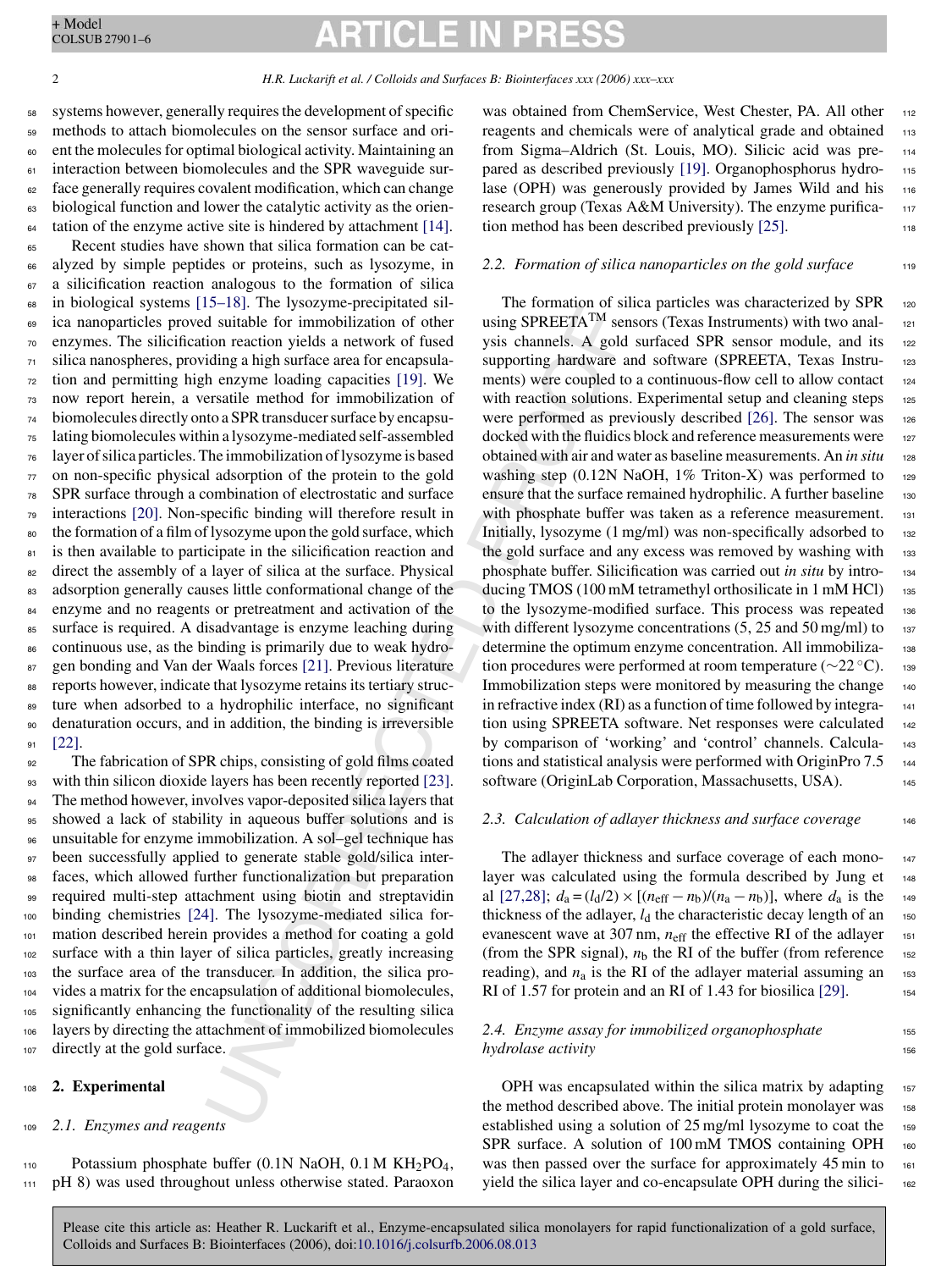fication reaction. The SPR surface was rinsed thoroughly with buffer to remove any loosely associated enzyme and silica prior to further analysis. Enzyme activity was determined by measur- ing the hydrolysis of paraoxon as described previously [30]. 167 Paraoxon (1-500  $\mu$ M) was circulated across the surface at a flow rate of  $100 \mu$ l/min for 2 min. Enzyme activity was deter- $_{169}$  mined by collecting 200  $\mu$ l of the paraoxon hydrolysis product (*p*-nitrophenol). The absorbance of the hydrolysis product was measured at 405 nm using a UV–vis fiber optic spectrophotome-ter (Ocean Optics Inc., Dunedin, FL).

#### <sup>173</sup> *2.5. Scanning electron microscopy*

 For scanning electron microscopy imaging, glass slides were 175 coated with a chromium adhesion layer ( $\sim$ 2 nm) followed by ∼50 nm gold films. The film was cleaned with freshly prepared 177 piranha solution  $(3:1, H_2SO_4)$  and  $H_2O_2$ . *Caution*: Piranha solu- tion is dangerous and should be handled with care) followed by thorough rinsing with DI water. The slides were then sonicated in acetone (5 min), rinsed with DI water, and sonicated in ethanol (5 min) before plasma cleaning in air (5 min). The slides were prepared as described above with a range of lysozyme concen- trations, followed by silica formation in the presence of 100 mM TMOS. The samples were then coated with a thin layer of gold (∼10 nm) and imaged using a JEOL JSM 7000F field emission scanning electron microscope (JEOL USA, Inc., Peabody, MA).

#### <sup>187</sup> **3. Results and discussion**

### <sup>188</sup> *3.1. SPR analysis of lysozyme and silica nanocomposite* <sup>189</sup> *films*

*m* microscopy<br>
um antesion layer ( $\sim$ 2 nm) followed by<br>
Lehe film was cleaned with first<br>
H<sub>2</sub>SO<sub>4</sub> and H<sub>2</sub>O<sub>2</sub>. *Cattion*: Pirrahla solution<br>
Blusted with care in solutions of the solution of the solution of the solut SPR spectroscopy revealed rapid adsorption of lysozyme to the gold waveguide surface (Fig. 1a). The change in surface density results in small changes in RI at the interface and a corresponding shift in the resonance angle. Upon introduction of lysozyme, an initial rapid signal increase is observed and is attributed to the change in the bulk refractive index of the circulating solution. The change in RI then increased gradu- ally, corresponding to the adsorption of lysozyme to the gold surface. Surface saturation was indicated by a plateau in the RI signal. The decrease in the RI during the wash step was due to removal of unbound lysozyme. The RI signal change increased linearly with higher protein concentrations (Fig. 1b). The lysozyme adlayer also thickened with increasing lysozyme concentration but showed a plateau at 25 and 50 mg/ml (Table 1),

Table 1

|--|

| [Lysozyme]<br>(mg/ml) | Thickness of<br>protein adlayer,<br>$d$ (nm) | Surface coverage<br>(molecules/mm <sup>2</sup> ) | Thickness of<br>silica adlayer,<br>$d$ (nm) |
|-----------------------|----------------------------------------------|--------------------------------------------------|---------------------------------------------|
|                       | 0.934                                        | $5.23E+10$                                       | 3.74                                        |
| -5                    | 0.978                                        | $5.47E+10$                                       | 3.75                                        |
| 25                    | 1.963                                        | $1.10E + 11$                                     | 6.56                                        |
| 50                    | 2.029                                        | $1.14E + 11$                                     | 6.60                                        |



Fig. 1. (A) SPR spectroscopy response showing the binding of lysozyme and formation of silica at the SPR surface. Sensorgram shows addition of 25 mg/ml lysozyme, followed by washing. An 100 mM TMOS was added as a precursor for silica formation. (B) Formation of lysozyme-mediated silica coating on gold. SPR response of lysozyme deposited to the gold surface at a range of concentrations: 1 mg/ml (curve a), 5 mg/ml (curve b), 25 mg/ml (curve c) and 50 mg/ml (curve d). Addition of TMOS (100 mM) is indicated by an arrow.

indicating that the gold surface was saturated at high protein con- <sup>204</sup> centrations. The surface coverage of lysozyme was calculated <sup>205</sup> and revealed a maximum surface concentration of ~2.6 ng/mm<sup>2</sup> <sub>206</sub>  $(-1.10 \times 10^{11} \text{ molecules/mm}^2)$  and a maximum film thickness <sub>207</sub>  $(\sim 1.10 \times 10^{11} \text{ molecules/mm}^2)$  and a maximum film thickness of ∼2 nm (±0.047) (Table 1). The measured maximum cover- <sup>208</sup> age of lysozyme at saturation is in agreement with the theoretical  $_{209}$ surface density for a monolayer of lysozyme  $(1.8-2.7 \text{ ng/mm}^2)$ , 210 based on a protein with a molecular mass of 14 kDa and dimen- <sup>211</sup> sions of  $4.5 \text{ nm} \times 3.0 \text{ nm} \times 3.0 \text{ nm}$  [20,21]. SEM images of the 212 monolayer showed a glass-like film of lysozyme across the surmonolayer showed a glass-like film of lysozyme across the surface of the waveguide (Fig. 2a). 214

The bound lysozyme molecules mediated the formation of a 215 silica adlayer *in situ*. Introduction of a solution of TMOS caused 216 a rapid increase in RI, indicating changes in surface refraction <sup>217</sup> consistent with the formation of a second distinct adlayer of sil- <sup>218</sup> ica (Fig. 1B). The reaction was rapid and approximately  $90\%$  219 of silica formation occurred within the first minutes of contact. <sup>220</sup>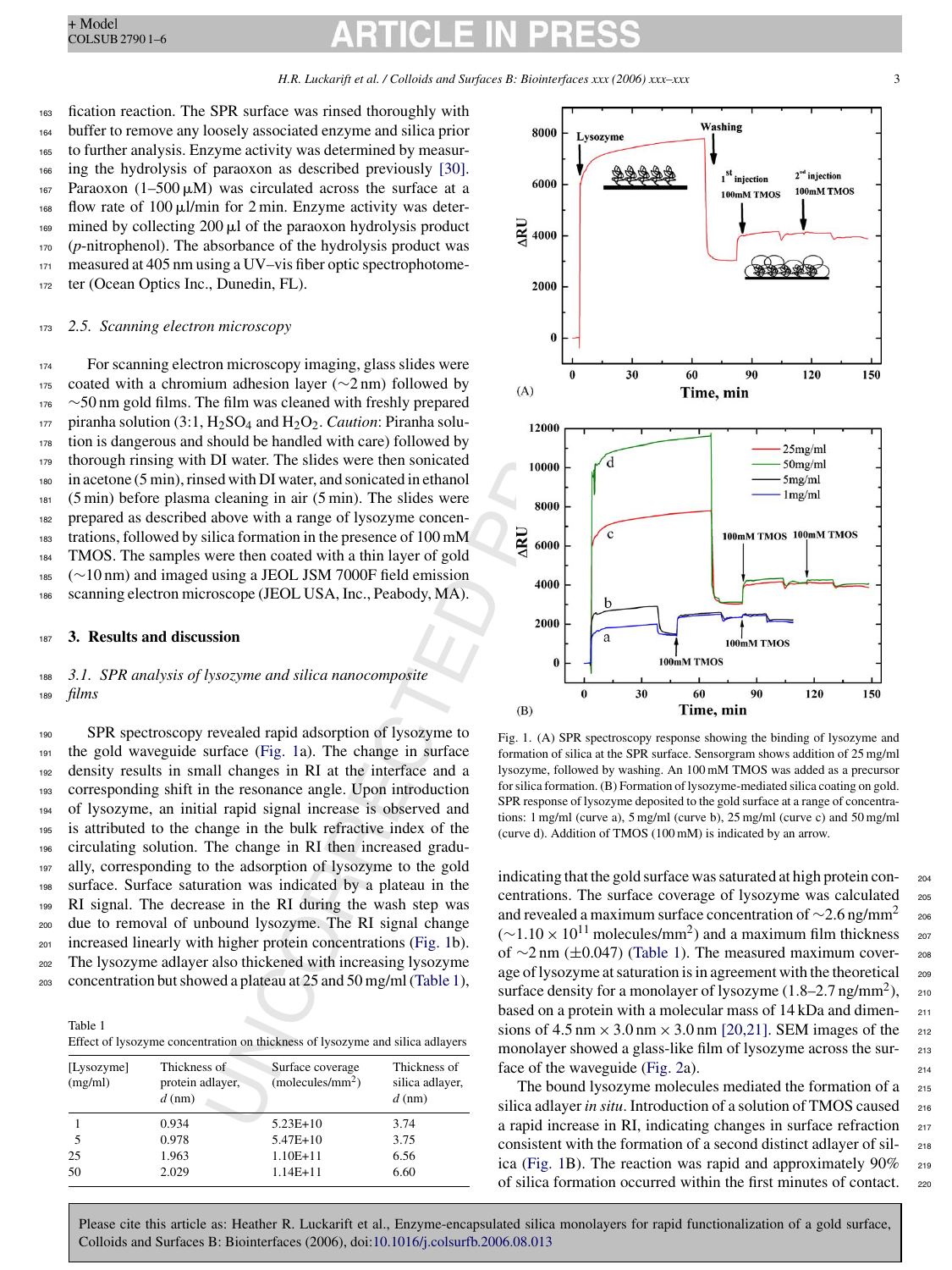## CLE

4 *H.R. Luckarift et al. / Colloids and Surfaces B: Biointerfaces xxx (2006) xxx–xxx*



Fig. 2. SEM images of silica-encapsulated OPH at the SPR surface. Gold surface modified with (a) lysozyme (25 mg/ml); (b) lysozyme (1 mg/ml) with 100 mM TMOS; (c) lysozyme (5 mg/ml) with 100 mM TMOS; (d) lysozyme (25 mg/ml) with 100 mM TMOS; (e) lysozyme (25 mg/ml) with 100 mM TMOS and OPH (0.1 mg/ml).

**Example 10**<br> **Example 10**<br> **Example 10**<br> **Example 10**<br> **Example 10**<br> **Example 10**<br> **Example 10**<br> **Example 10**<br> **Example 10**<br> **Example 10**<br> **Example 10**<br> **Example 10**<br> **Example 10**<br> **Example 10**<br> **Example 10**<br> **Example 10**  Washing the silica layer with buffer did not decrease the sig- nal significantly, indicating that the silica was firmly attached to the surface. The change in the RI was used to calculate the deposition characteristics of the silica particles. The maximum 225 thickness of the layer was calculated to be  $\sim$  6.6 nm (Table 1). The thickness of the silica layer did not increase following a second injection of TMOS suggesting that the surface was satu- rated with silica and conditions were not substrate limited. SEM analysis confirmed the formation of an interconnected, dense coating of silica nanospheres formed upon the gold surface. At low concentrations of lysozyme, a scattered deposition of silica was observed with silica particles having an average size∼10 nm (Fig. 2). When lysozyme was present in excess, however, dense coatings of interconnected aggregates of much larger silica par- ticles (∼230 nm) formed in addition to the initial monolayer of silica nanospheres (Fig. 2c and d). In aqueous static suspensions, lysozyme forms silica spheres of approximately 570 nm diame- ter [15]. The reduction in size of the silica particles observed here is attributed the formation of the silica particles under continuous flow conditions. Silica spheres are the lowest free energy struc- ture formed in a static environment, but application of a dynamic flow will affect the formation and aggregation of silica.

 Even though the SEM shows the size of the nanoparticle as 230 nm the thickness measured by SPR for the silica layer 245 is significantly less ( $\sim$ 7 nm). The results are consistent with the immediate formation of a thin film of silica directly at the surface which provides a template for subsequent formation of larger silica particles, as observed for many silicification reac- tions [31]. The surface plasmon resonance phenomenon occurs at the metal–liquid interface and is highly sensitive to specific interactions at the interface which may be on the order of only a few nanometers. Although a generated evanescent wave can travel up to ∼300 nm in the *z* direction [27], the medium beyond the interface will affect the observed RI. The inability to see the depth of the whole silica structure using SPR in the present work 255 is in agreement with previous literature reports where silica lay- <sup>256</sup> ers of greater than 44 nm did not show significant SPR response 257  $[23]$ .

The lysozyme is presumably attached at the surface in an 259 orientation which does not diminish its ability to mediate silica <sup>260</sup> formation. Variations in TMOS concentration may theoretically <sup>261</sup> affect the thickness of the silica layer. Preliminary control exper- <sup>262</sup> iments in static suspensions however, revealed that silica forma-<br><sub>263</sub> tion does not occur if the TMOS concentration is below  $25 \text{ mM}$   $_{264}$ (data not shown), accordingly, silica adlayer formation was not <sup>265</sup> investigated at lower precursor concentrations. In control exper- <sup>266</sup> iments, no formation of silica particles was observed in the 267 absence of lysozyme. Bovine serum albumin (BSA) adsorbed <sup>268</sup> to the gold surface but did not precipitate silica in the presence 269 of TMOS, confirming that lysozyme is integral to the silica for- <sup>270</sup> mation at the surface (data not shown).

#### *3.2. Encapsulation of organophosphate hydrolase* 272

The further biofunctionalization of the silica particles at 273 the surface was investigated using organophosphate hydrolase 274 (OPH) as a model system. The gold surface was saturated with <sup>275</sup> lysozyme as defined above and used to mediate the formation of <sup>276</sup> silica particles containing various concentrations of organophos- <sup>277</sup> phate hydrolase (OPH). The silica particles formed on the gold 278 surface as described above and, examination using SEM clearly 279 showed that the surface was coated with a film of evenly dis- <sup>280</sup> tributed spheres (Fig. 2e). The addition of OPH to the hydrolyzed  $_{281}$ TMOS solution did not result in any significant changes in the 282 morphology of the silica surface (Fig. 2d and e). OPH encapsulated within the silica coating maintains activity, confirmed 284 by the hydrolysis of paraoxon and the activity of OPH corre- <sup>285</sup> lates with protein concentrations used in the encapsulation step 286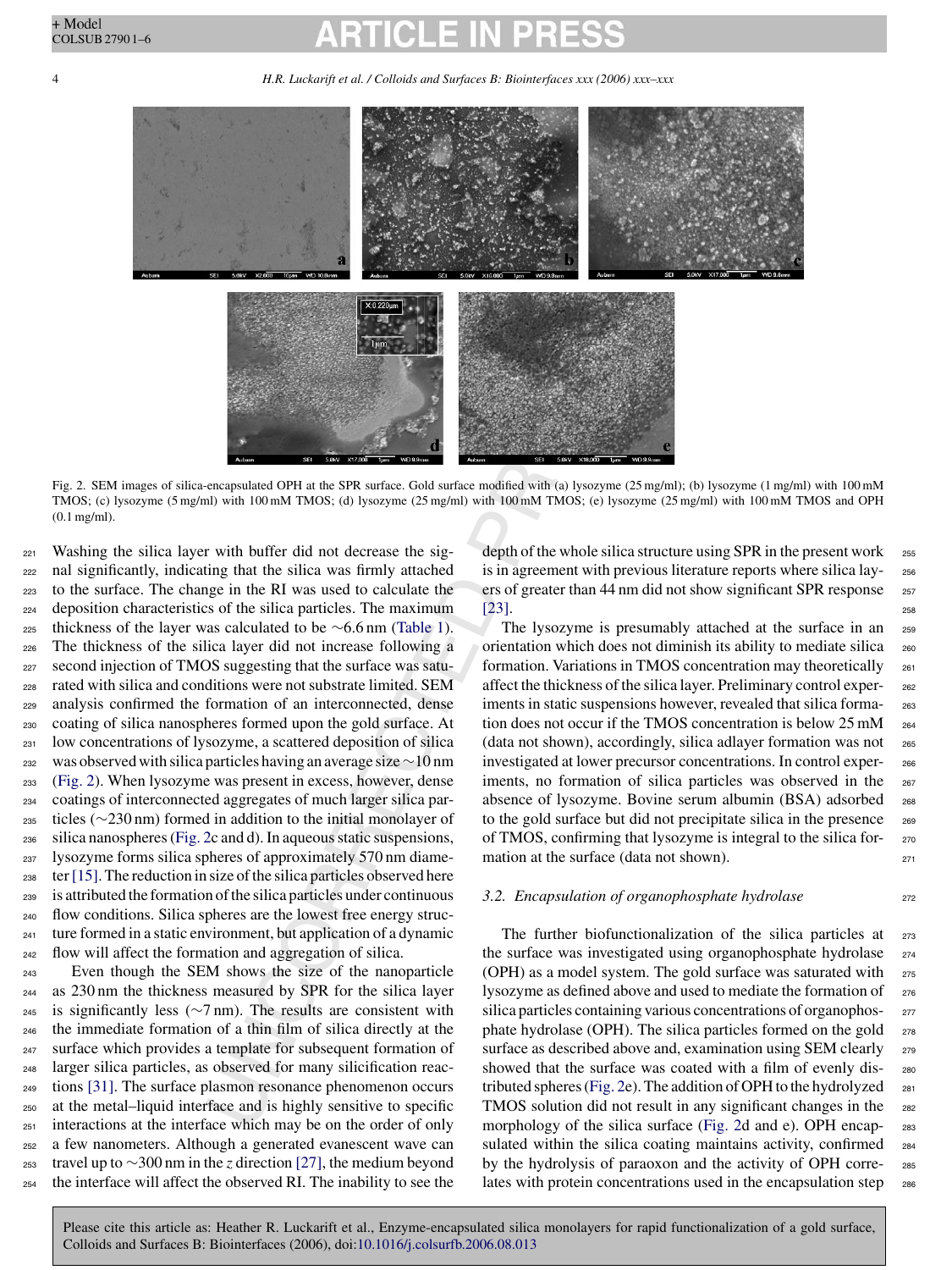*H.R. Luckarift et al. / Colloids and Surfaces B: Biointerfaces xxx (2006) xxx–xxx* 5



Fig. 3. Paraoxon hydrolysis by silica-encapsulated organophosphate hydrolase immobilized to the SPR surface. (A) Hydrolase activity in relation to OPH concentrations present during silicification step at a range of substrate concentrations. (B) Michaelis–Menten plot of immobilized OPH (0.5 mg/ml during silicification) to reveal maximal velocity of reaction.

 (Fig. 3a). The kinetic parameters of the encapsulated enzyme were determined by contacting the encapsulated enzyme at the surface with paraoxon at a range of concentrations. At low con-290 centrations of paraoxon (20–100  $\mu$ M), the silica-encapsulated OPH shows a linear response (Fig. 3a) but enzyme activity becomes saturated at paraoxon concentrations above 300  $\mu$ M 293 (Fig. 3b). A reproducible detection limit of  $20 \mu M$  paraoxon was achieved with OPH concentrations greater than 0.05 mg/ml. A decrease in the concentration of encapsulated OPH resulted in a proportional reduction in detection sensitivity. The kinetic <sup>297</sup> parameters of the encapsulated OPH  $(K_m = 0.09(\pm 0.022))$  were determined (Fig. 3b) are in good agreement with the kinetics of OPH in solution [32] indicating that immobilization of OPH in silica does not significantly hinder the mass transport of sub-<sup>301</sup> strate.

#### <sup>302</sup> **4. Conclusion**

<sup>303</sup> The formation of silica using lysozyme precipitation provides <sup>304</sup> a simple and rapid method for the deposition of silica films <sup>305</sup> directly to a gold surface. The silica layer proved sufficiently

stable under continuous flow conditions to allow measurement <sub>306</sub> of enzyme kinetic parameters. The silica deposition and surface 307 immobilization of OPH demonstrated in this study provides a 308 model system with potential application to a range of formats. 309 The surface encapsulated OPH could be reused continually for 310 over 2 days, but lost activity gradually over the time period, con- <sup>311</sup> current with a loss of silica film thickness (data not shown). The  $_{312}$ immobilization efficiency and stability achieved were sufficient 313 for demonstrating the concept, but further analysis of the sil- <sup>314</sup> ica coating is required to optimize the approach. The formation 315 of a silica layer on the gold surface significantly increases the <sup>316</sup> surface area at the transducer interface and potentially enhances 317 the sensitivity of SPR spectroscopy applications [33]. The sil- <sup>318</sup> ica layer also proved suitable for encapsulation of OPH and <sup>319</sup> the immobilized enzyme retained activity over a period of sev- <sup>320</sup> eral hours, providing accurate and reproducible measurements 321 of immobilized enzyme kinetics. The immobilization technique 322 described provides a versatile method for enzyme encapsulation 323 that selectively immobilizes proteins directly on a transducer 324 surface with no requirement for surface modification before 325 immobilization. OPH is not directly tethered to the SPR surface, 326 which may limit any restriction in the orientation of the active 327 site, as often observed when enzymes are covalent attached to a 328  $\text{surface.}$   $\blacksquare$ 

The approach may lead to development of a versatile method 330 for the immobilization of enzymes on an SPR transducer sur- <sup>331</sup> face that might be applied to biosensors or protein microar- 332 rays [34–36]. In addition, the methodology developed for OPH 333 immobilization on the gold surface may be applied to other elec-<br><sub>334</sub> trochemical detection platforms. 335

#### **Acknowledgements** 336

This work was supported by the Auburn University Detection 337 and Food Safety Center and NSF Grant (CTS-0330189). H.R.L. 338 was supported by a postdoctoral fellowship managed by the Oak 339 Ridge Institute for Science and Education (U.S. Department of 340 Energy) and funding from the Air Force Office of Scientific 341 Research (Walt Kozumbo, Program Manager). This work could 342 not be accomplished without OPH, generously provided from 343 Dr. J. Wild's Laboratory at TAMU.

#### **References** 345

- [1] T. Laurell, J. Drott, L. Rosengren, Biosens. Bioelectron. 10 (1995) 289. <sup>346</sup>
- [2] A. Subramanian, S.J. Kennel, P.I. Oden, K.B. Jacobson, J. Woodward, M.J. <sup>347</sup> Doktycz, Enzyme Microb. Technol. 24 (1999) 26. <sup>348</sup>
- [3] A. Vilkanauskyte, T. Erichsen, L. Marcinkeviciene, V. Laurinavicius, W. <sup>349</sup> Schuhmann, Biosens. Bioelectron. 17 (2002) 1025. 350
- [4] R.H. Taylor, S.M. Fournier, B.L. Simons, H. Kaplan, M.A. Hefford, J. 351 Biotechnol. 118 (2005) 265–269. 352
- [5] A.W. Flounders, A.K. Singh, J.V. Volponi, S.C. Carichner, K. Wally, A.S. 353 Simonian, J.R. Wild, J.S. Schoeniger, Biosens. Bioelectron. 14 (1999) 715. <sup>354</sup>
- [6] S.E. Letant, B.R. Hart, S.R. Kane, M.Z. Hadi, S.J. Shields, J.G. Reynolds, <sup>355</sup> Adv. Mater. 16 (2004) 689–693. 356
- [7] R.J. Green, R.A. Frazier, K.M. Shakesheff, M.C. Davies, C.J. Roberts, <sup>357</sup> S.J.B. Tendler, Biomaterials 21 (2000) 1823. <sup>358</sup>
- [8] J. Homola, S.S. Yee, G. Gauglitz, Sens. Actuators B: Chem. 54 (1999) 3. <sup>359</sup>
- [9] D.G. Myszka, FASEB J. 14 (2000) A1511–A11511. <sup>360</sup>